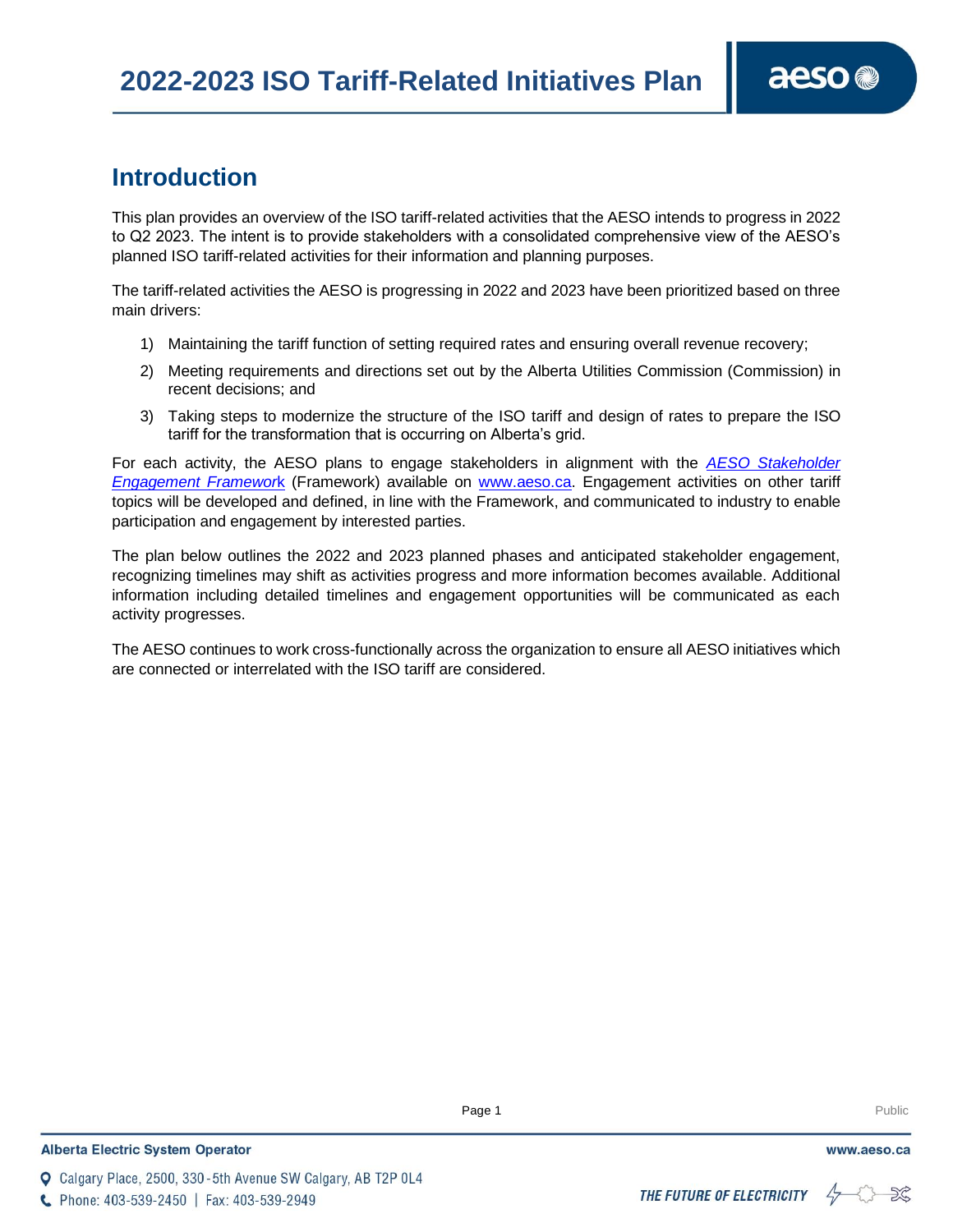# **Process phase descriptions**

The following provides a description of the process phases:

## *Analysis (A)*

In the analysis phase, the AESO identifies issues resulting from internal analysis, stakeholder feedback, government policy or Commission directions. This phase is an internal phase for the AESO and new initiatives will be added to the plan as they are identified. While in this phase, the AESO may research and define the issue, analyze the implemented solution in other jurisdictions, perform analytics, and seek out expert opinions to determine whether to move forward to the next phase.

### *Conception (C)*

During the conception phase, the AESO will formalize the issue and conduct an options analysis. The AESO may develop recommendations and determine necessary stakeholder engagement.

#### *Development (D)*

During the development phase, the AESO informs or consults with stakeholders to create provisions for the ISO tariff or proposed ISO rules or changes to both.

#### *Regulatory (R)*

The regulatory phase begins with the filing of an application for approval of a revised ISO tariff or proposed ISO rule with the Commission, and typically concludes with the issuance of a decision on the application. It may also extend beyond a Commission decision if compliance filings or review and variance applications need to be addressed.

#### *Implementation (I)*

The implementation phase includes changes to information technology, business processes, and training.

The approach taken and the extent of activity for each phase will be uniquely dependent on each tariffrelated initiative.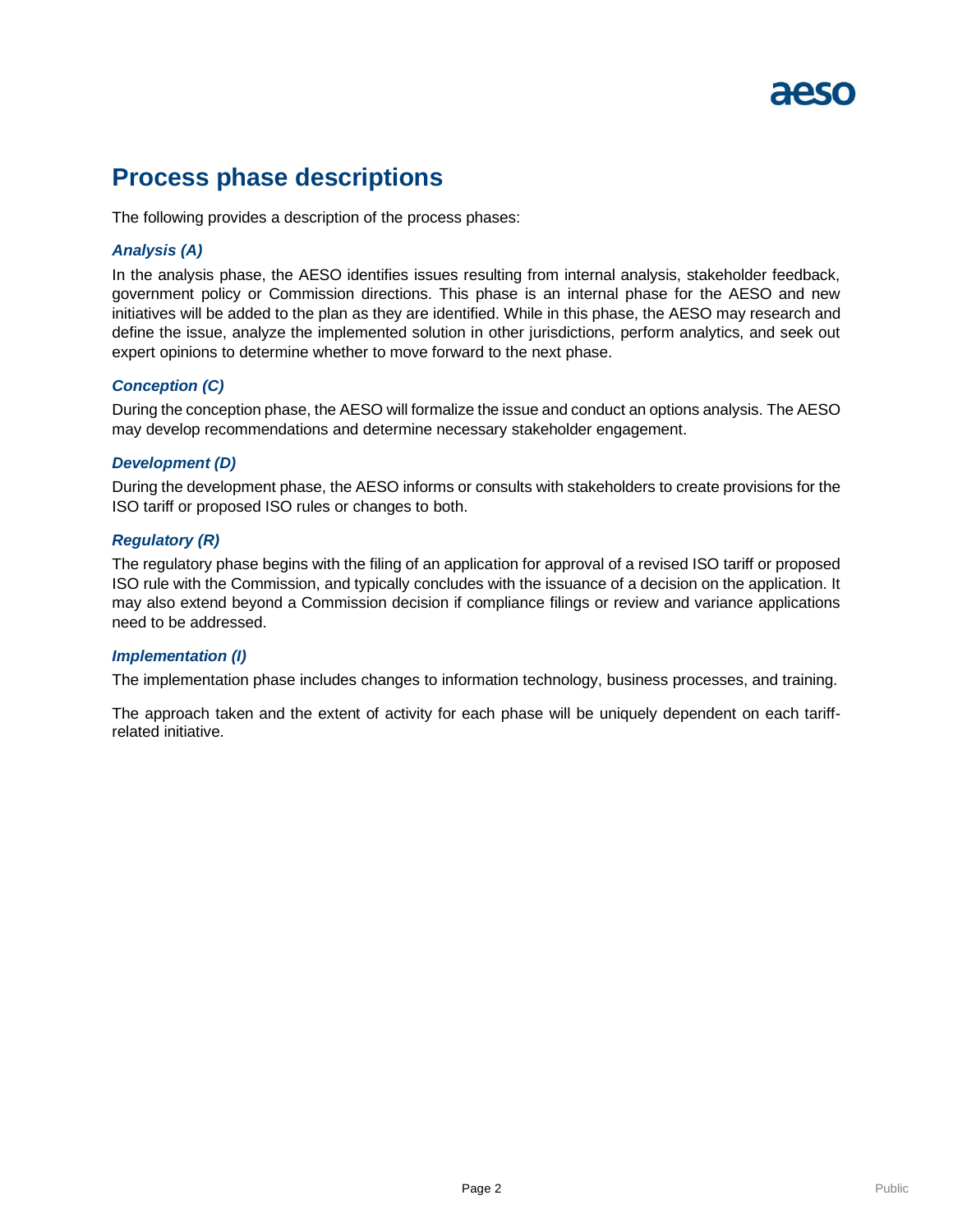

# **2022-2023 Schedule**



**Legend**: Analysis (**A**), Conception (**C**), Development (**D**), Regulatory (**R**), Implementation **(I)**

**Note:** The AESO will typically conduct stakeholder engagement in the Development phases of tariff initiatives. Stakeholder engagement may include a range of approaches from "inform" to "consult" depending on the topic and issue being considered and the outcomes being sought.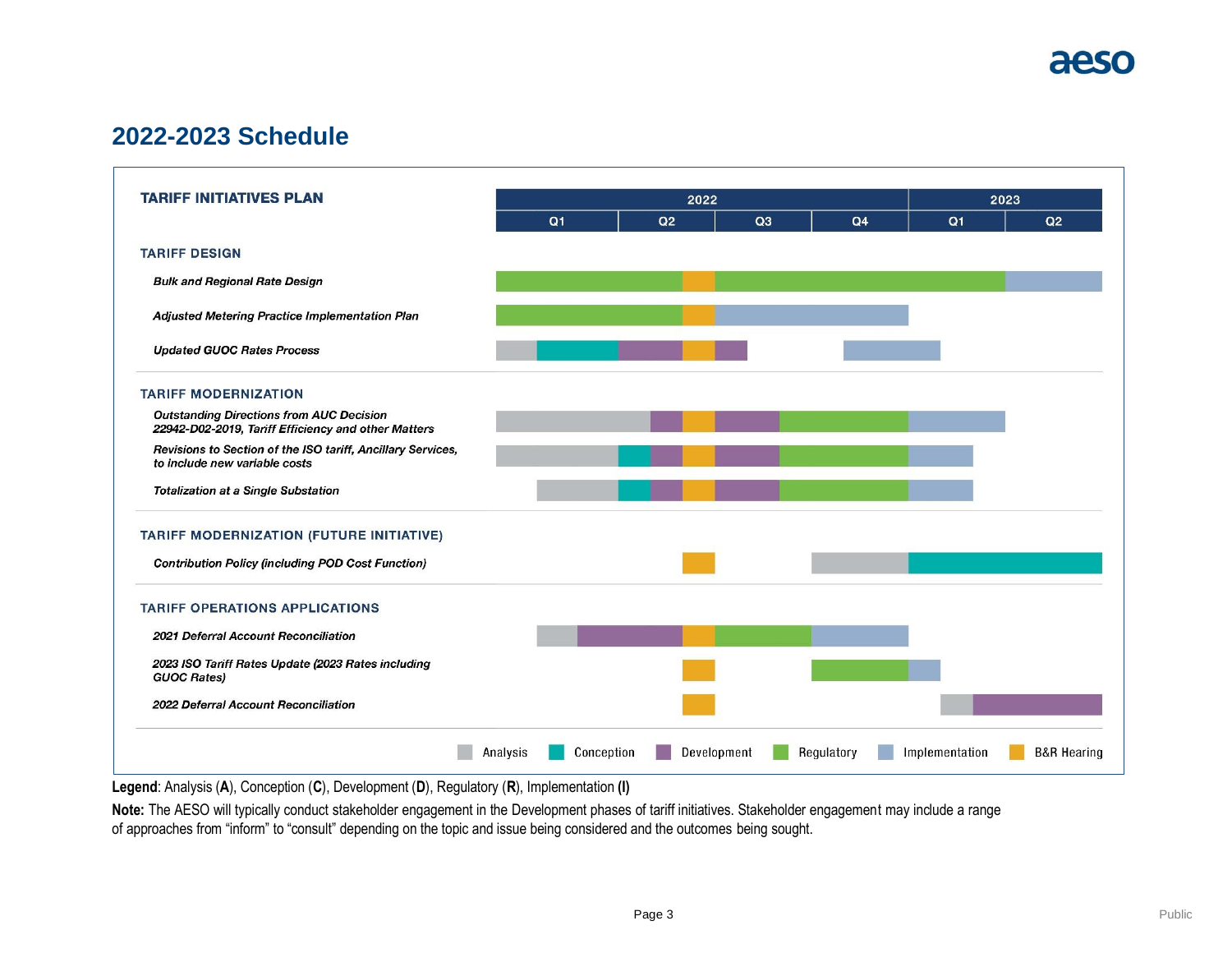# **ISO Tariff-Related Activities**

### *ISO Tariff Structure and Process Improvement*

The ISO tariff consists of the rates, and terms and conditions that apply to persons who receive system access service from the transmission system. The AESO submits an ISO tariff update application to the Commission for approval each year to annually update rates, and has historically filed a new, comprehensive ISO tariff application every three to four years for changes to rate design and/or terms and conditions. This process and the structure of the ISO tariff has remained largely unchanged since deregulation of the electricity market in Alberta. The AESO's intent with the tariff structure and process improvement activity is to work with key internal and external stakeholders to identify opportunities to simplify and modularize the ISO tariff structure and approval process, with the objectives of: increasing the efficiency of the regulatory process; making the ISO tariff more accessible (simpler and easier to interpret); and making the ISO tariff more adaptable to the ongoing transformation of Alberta's electricity system. Changes to the ISO tariff content and/or structure identified through this improvement activity are expected to be implemented through the on-going modular tariff filings, where the AESO will propose improvements that align or are associated with other changes proposed.

Stakeholders are seeing AESO filing applications to the Commission for changes to the ISO tariff in a modular fashion, with the items listed below capturing the near-term priorities. Stakeholders should also expect to see changes to the format and content on the AESO webpage relating to the ISO tariff.

### *[Bulk and Regional Rate Design \(Including Modernized Demand Opportunity Service\)](https://www.aeso.ca/rules-standards-and-tariff/tariff/current-applications/)*

On Oct. 15, 2021, the AESO filed an application with the Commission for approval of the methodology or design to recover the bulk and regional portions of the AESO's revenue requirement through rates. Prior to filing of the application, the AESO engaged with stakeholders to understand and analyze the issue of recovering transmission costs through the 12-CP mechanism.

This application also set out the AESO's proposed tariff treatment of energy storage in the ISO tariff. By reexamining Demand Opportunity Service (Rate DOS) with a modernized lens, the AESO has determined that storage and other technologies alike, along with ratepayers more generally, would receive increased value if loads can provide additional flexibility in how they manage their electricity withdrawals from the transmission system.

This application is under review by the Commission in Proceeding 26911.

#### *Adjusted Metering Practice Implementation Plan*

On Dec. 10, 2021, the AESO filed with the Commission for approval of an Adjusted Metering Practice (AMP) implementation plan and proposed amendments to Section 502.10 of the ISO Rules, Revenue Metering System Technical and Operating Requirements (Section 502.10). This application is a compliance filing pursuant to Decisions 25848-D01-2020 and 26215-D01-2021, by which the AESO was directed by the Commission to file its plan to operationalize and implement the AMP jointly along with the amendments to Section 502.10 that are required to fully implement the Commission's approval of the AMP. The AMP implementation plan describes the activities that the AESO, distribution facility owners, meter data managers, and transmission facility owners will undertake to implement the AMP at substations connected to electric distribution systems.

This application is under review by the Commission in Proceeding 27047. Pending Commission approval, the AESO will work with the involved parties to implement the AMP.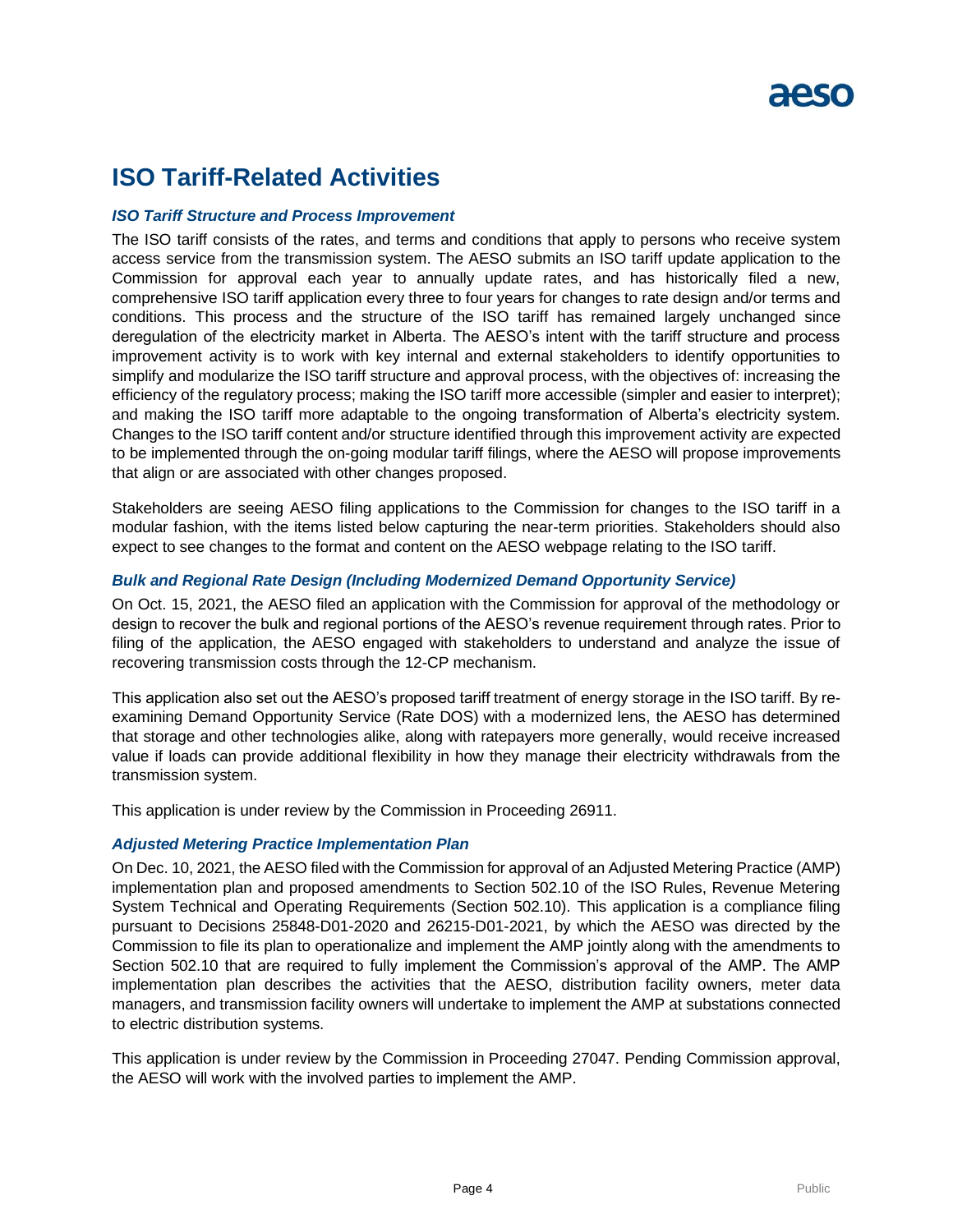

### *Inform Stakeholders of Updated Generating Unit Owner's Contribution (GUOC) Rates to be Applied for in the 2023 ISO Tariff Rates Update*

Section 7 of the ISO tariff, *Generating Unit of Owner's Contribution*, approved as part of Decision 22942- D02-2019 includes the GUOC rates to be charged to generators connecting to the transmission system or an electric distribution system. The AESO plans to provide stakeholders with the process the AESO intends to follow to update GUOC rates to gather input. The process will apply to the GUOC rates that the AESO intends to apply for in its 2023 ISO tariff rates update, to be filed with the Commission later in 2022, and to be brought into effect on Jan. 1, 2023.

### *Outstanding Directions from AUC Decision 22942-D02-2019, and Tariff Efficiency and Other Matters*

This application is intended to propose tariff revisions to increase tariff efficiency, allow ISO tariff flexibility to align to the connection process, reduce red tape (as provided for in Alberta's red tape reduction legislation), and to address select remaining directions from AUC Decision 22942-D02-2019 including, if appropriate, directions relating to the power factor deficiency charge, cost allocation for line relocations, and system access service request provisions.

The outstanding directions from AUC Decision 22942-D02-2019 that may be addressed in this application (or a further filing in 2023 or 2024) consist of the following:

- **Power factor deficiency charge (directions 3 and 4):** The Commission agreed with the AESO that an increase to the existing power factor deficiency charge is required but was not persuaded by the AESO that an increase to \$1,200 per MVA is the appropriate amount. Considering this finding, the AESO's proposal to index the power factor deficiency charge to the weighted average increase in transmission system costs was denied, and the AESO was directed to either provide further support for its calculation of the \$1,200 per MVA charge in the compliance filing to this decision or in its next comprehensive GTA.
- **Contract level adjustment provisions (direction 9):** The AESO was directed to consult on the details of its proposed discretion to make contract capacity adjustments under subsection 5.2(2) of the ISO tariff.
- **Preferred connection alternatives (direction 10):** The AESO proposed to measure connection proposals against the AESO's preferred connection alternative. Although the Commission approved the AESO's proposal, the Commission found that additional review of subsection 3.4(1) may be of value once the AESO has had an opportunity to apply it. Accordingly, the Commission directs the AESO to work with market participants for the purposes of addressing any concerns arising from the application of this subsection and any changes proposed in response to those concerns at the time of the next comprehensive ISO tariff application.
- **System access service request provisions (direction 11):** The AESO proposed to require market participants to provide critical information as part of SASRs. While the Commission generally accepted and approved this proposal, the Commission found that additional review of the provision may be of value once the AESO has had an opportunity to apply subsection 3.2(2). Accordingly, the Commission directed the AESO to work with market participants for the purposes of addressing any concerns arising from the application of this subsection and any changes proposed in response to those concerns at the time of the next ISO tariff application
- **Relocation principles (direction 20):** In this direction, the AESO was required to review relocation principles set out in Alberta Energy and Utilities Board Decision 2003-043, predecessor to the Commission, which stated that the cost of moving "system" transmission lines for the purposes of accessing mineable ore should be considered a system rather than a customer cost. The AESO was directed to address the reasonableness of the findings made by the Commission's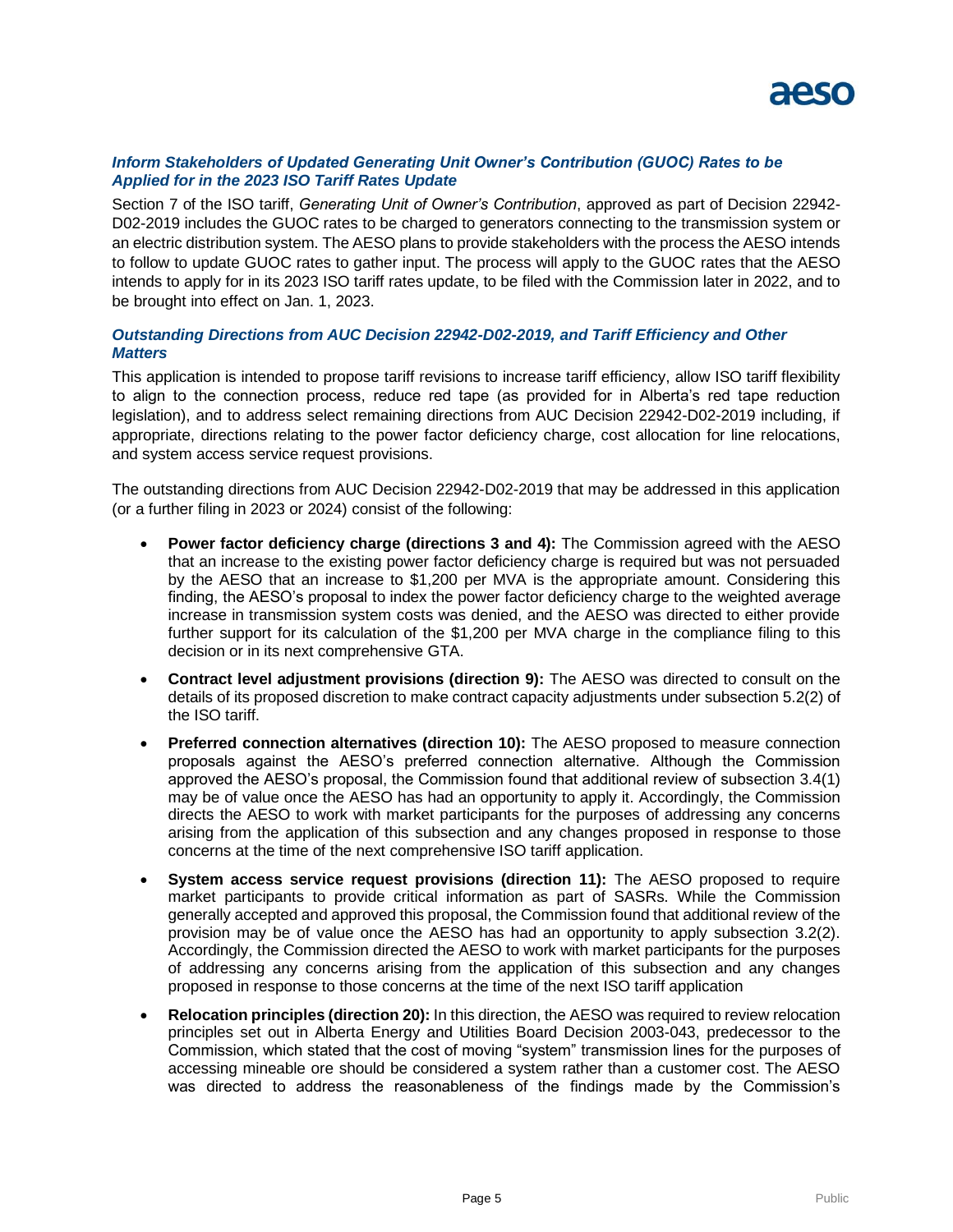

predecessor in respect of the relocation principles discussed at PDF page 18 of Decision 2003-043 as part of its next general tariff application.

### *Consult and Apply for Revision to Section 8, of the ISO tariff, Ancillary Services, to Include New Variable Costs*

Market Participants have raised concerns that Section 8 of the ISO tariff, *Ancillary Services*, which sets out the compensation payable by the AESO for the provision of unforeseeable (conscripted) Transmission Must Run Service (TMR) does not contemplate emissions costs. The AESO is reviewing this section to consider whether emissions costs should be included within the compensation scheme set out in Section 8 of the ISO tariff.

#### *Totalization at a Single Substation*

The AESO is exploring minor, or administrative revisions, to permit the totalization of points of delivery (or points of supply) that serve a market participant at a single substation. These Totalization Provisions will avoid the administrative burden of having multiple DTS agreements and multiple STS agreements at a single substation and consolidation on one statement of account. The AESO intends to apply for an amendment to the ISO tariff to permit totalization under the same system access service of multiple points of delivery (or multiple points of supply) located within the same substation.

#### *Contribution Policy (including POD Cost Function)*

In Decision 22942-D02-2019, the Commission directed the AESO to conduct a thorough investigation of alternative approaches to the point of delivery cost function using installed capacity that should, at a minimum, incorporate the list of considerations developed by the Commission. The AESO will explore alternative approaches to the point of delivery cost function, with a focus on how to better represent the relationship between point of delivery costs and the variables that cause those costs to be incurred. Additionally, the AESO will initiate a higher level, holistic review of the ISO tariff customer contribution/investment policy given the significant challenges of the current methodology in the rapidly changing environment where connections to the transmission system are shifting away from the traditional one-way power flow to more dynamic two-way flows at many points of connection to the grid as a result of increasing DCG, self-supply, energy storage and microgeneration.

Directions from AUC 22942-D02-2019 proposed to be addressed in this filing include:

- POD cost function directions: and
- Optional Facilities (Direction 19)

Consultation for this initiative will not commence until the ongoing appeals regarding AUC Decision 26061- D01-2021 have been completed.

#### *[Deferral Account Reconciliation](https://www.aeso.ca/rules-standards-and-tariff/tariff/current-applications/)*

The Deferral Account Reconciliation (DAR) is an annual process to reconcile revenue collected through the ISO tariff with costs paid in prior years. As the AESO cannot carry a profit or a loss, this process ensures any adjustments to costs and revenues from prior years are recovered or refunded as per the ISO tariff. The AESO strives to complete this process and file by the end of Q2 each year.

#### *[ISO Tariff Rate Updates](https://www.aeso.ca/rules-standards-and-tariff/tariff/current-applications/)*

To set annual rates as accurately as possible and minimize DAR balances, the AESO will file an annual rate update application to reflect the most recent wires costs, AESO own costs and forecast billing determinants. The standardized process to calculate rates for the upcoming year involves updating inputs to the rates (which includes currently approved TFO wires costs, AESO board-approved budget amounts